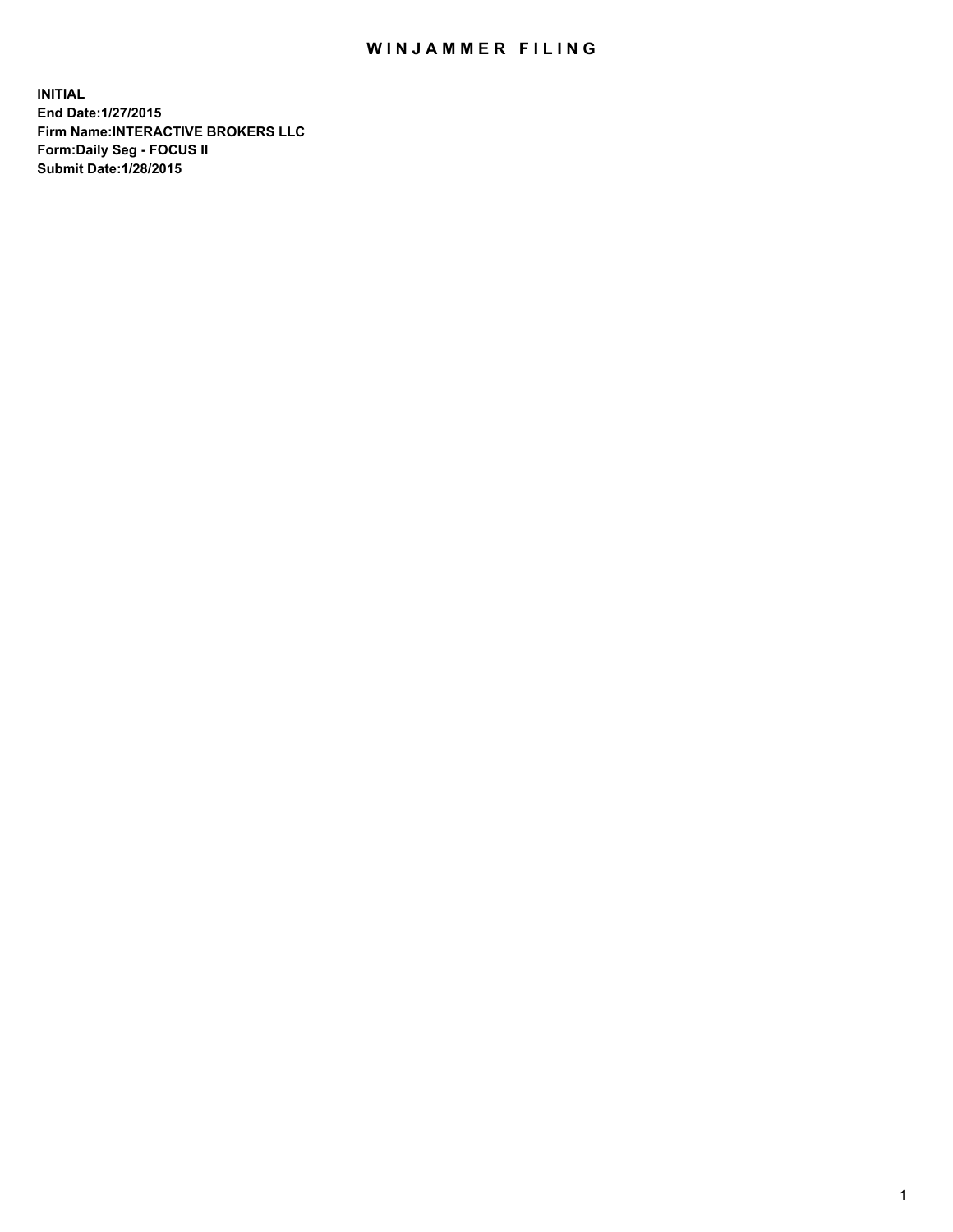## **INITIAL End Date:1/27/2015 Firm Name:INTERACTIVE BROKERS LLC Form:Daily Seg - FOCUS II Submit Date:1/28/2015 Daily Segregation - Cover Page**

| Name of Company                                                                   | <b>INTERACTIVE BROKERS LLC</b> |
|-----------------------------------------------------------------------------------|--------------------------------|
| <b>Contact Name</b>                                                               | <b>Michael Ellman</b>          |
| <b>Contact Phone Number</b>                                                       | 203-422-8926                   |
| <b>Contact Email Address</b>                                                      | mellman@interactivebrokers.co  |
|                                                                                   | $\underline{\mathbf{m}}$       |
| FCM's Customer Segregated Funds Residual Interest Target (choose one):            |                                |
| a. Minimum dollar amount: ; or                                                    | $\overline{\mathbf{0}}$        |
| b. Minimum percentage of customer segregated funds required:% ; or                | 0                              |
| c. Dollar amount range between: and; or                                           | 155,000,000 245,000,000        |
| d. Percentage range of customer segregated funds required between:% and%.         | 00                             |
| FCM's Customer Secured Amount Funds Residual Interest Target (choose one):        |                                |
| a. Minimum dollar amount: ; or                                                    | $\overline{\mathbf{0}}$        |
| b. Minimum percentage of customer secured funds required:% ; or                   | 0                              |
| c. Dollar amount range between: and; or                                           | 80,000,000 120,000,000         |
| d. Percentage range of customer secured funds required between:% and%.            | 00                             |
| FCM's Cleared Swaps Customer Collateral Residual Interest Target (choose one):    |                                |
| a. Minimum dollar amount: ; or                                                    | $\overline{\mathbf{0}}$        |
| b. Minimum percentage of cleared swaps customer collateral required:% ; or        | $\overline{\mathbf{0}}$        |
| c. Dollar amount range between: and; or                                           | 0 <sub>0</sub>                 |
| d. Percentage range of cleared swaps customer collateral required between:% and%. | 0 <sub>0</sub>                 |
|                                                                                   |                                |
| Current ANC:on                                                                    | 2,635,707,522 27-JAN-2015      |
| <b>Broker Dealer Minimum</b>                                                      | 283,712,226                    |
| Debit/Deficit - CustomersCurrent AmountGross Amount                               |                                |
| Domestic Debit/Deficit                                                            | 4,623,023                      |
| Foreign Debit/Deficit                                                             | 8,286,0180                     |
| Debit/Deficit - Non CustomersCurrent AmountGross Amount                           |                                |
| Domestic Debit/Deficit                                                            | 0 <sub>0</sub>                 |
| Foreign Debit/Deficit                                                             | 0 <sub>0</sub>                 |
| Proprietary Profit/Loss                                                           |                                |
| Domestic Profit/Loss                                                              | $\overline{\mathbf{0}}$        |
| Foreign Profit/Loss                                                               | $\underline{\mathbf{0}}$       |
| Proprietary Open Trade Equity                                                     |                                |
| Domestic OTE                                                                      | <u>0</u>                       |
| Foreign OTE                                                                       | <u>0</u>                       |
| <b>SPAN</b>                                                                       |                                |
| <b>Customer SPAN Calculation</b>                                                  | 1,178,658,803                  |
| Non-Customer SPAN Calcualation                                                    | 36,262,810                     |
| Proprietary Capital Charges                                                       | <u>0</u>                       |
| Minimum Dollar Amount Requirement                                                 | 20,000,000 [7465]              |
| Other NFA Dollar Amount Requirement                                               | 21,914,341 [7475]              |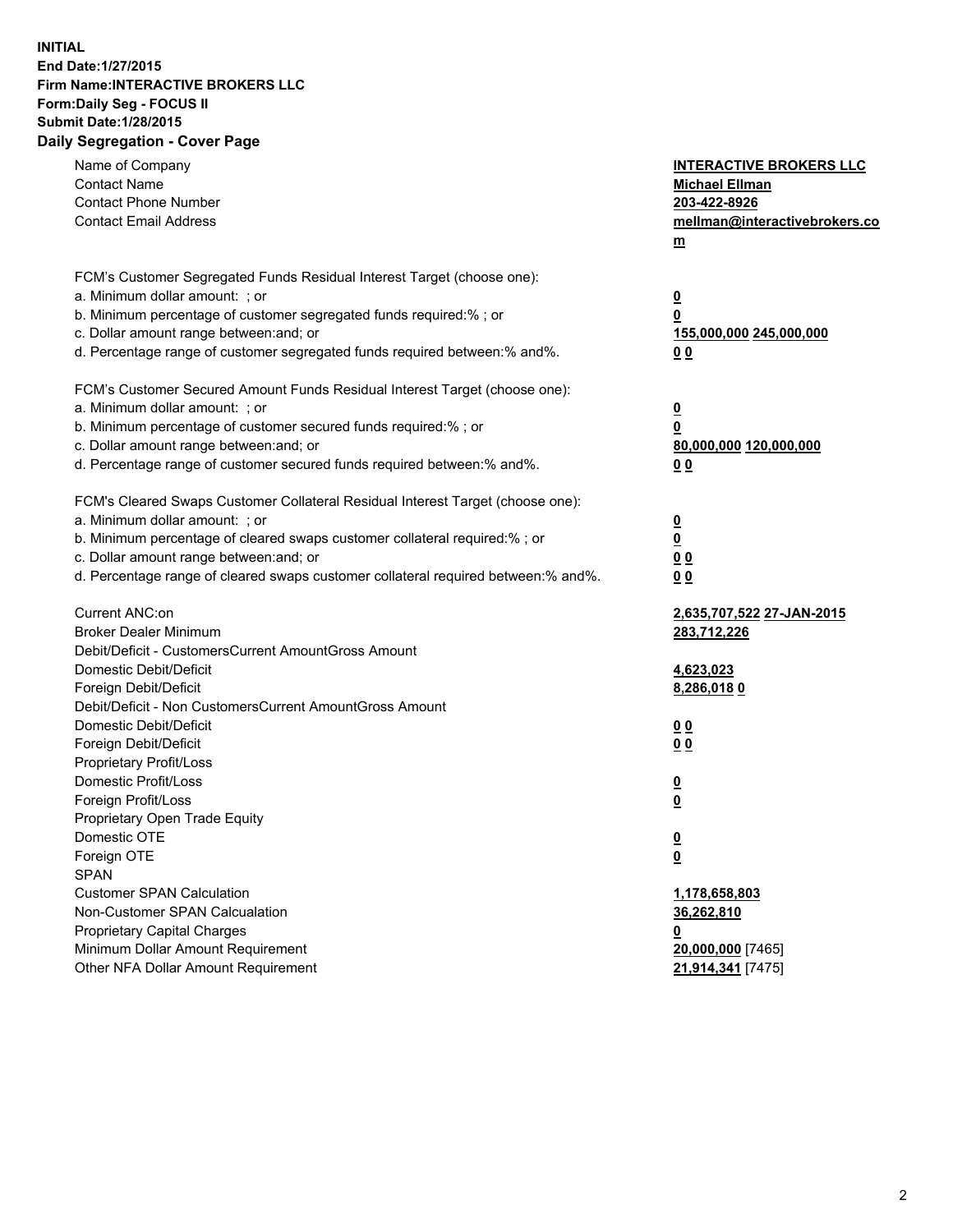## **INITIAL End Date:1/27/2015 Firm Name:INTERACTIVE BROKERS LLC Form:Daily Seg - FOCUS II Submit Date:1/28/2015 Daily Segregation - Secured Amounts**

|     | Foreign Futures and Foreign Options Secured Amounts                                         |                                                |
|-----|---------------------------------------------------------------------------------------------|------------------------------------------------|
|     | Amount required to be set aside pursuant to law, rule or regulation of a foreign            | $0$ [7305]                                     |
|     | government or a rule of a self-regulatory organization authorized thereunder                |                                                |
| 1.  | Net ledger balance - Foreign Futures and Foreign Option Trading - All Customers             |                                                |
|     | A. Cash                                                                                     | 389,607,812 [7315]                             |
|     | B. Securities (at market)                                                                   | 0 [7317]                                       |
| 2.  | Net unrealized profit (loss) in open futures contracts traded on a foreign board of trade   | 4,397,231 [7325]                               |
| 3.  | Exchange traded options                                                                     |                                                |
|     | a. Market value of open option contracts purchased on a foreign board of trade              | 101,335 [7335]                                 |
|     | b. Market value of open contracts granted (sold) on a foreign board of trade                | -93,264 [7337]                                 |
| 4.  | Net equity (deficit) (add lines 1.2. and 3.)                                                | 394,013,114 [7345]                             |
| 5.  | Account liquidating to a deficit and account with a debit balances - gross amount           | 8,286,018 [7351]                               |
|     | Less: amount offset by customer owned securities                                            | 0 [7352] 8,286,018 [7354]                      |
| 6.  | Amount required to be set aside as the secured amount - Net Liquidating Equity              | 402,299,132 [7355]                             |
|     | Method (add lines 4 and 5)                                                                  |                                                |
| 7.  | Greater of amount required to be set aside pursuant to foreign jurisdiction (above) or line |                                                |
|     | 6.                                                                                          | 402,299,132 [7360]                             |
|     | FUNDS DEPOSITED IN SEPARATE REGULATION 30.7 ACCOUNTS                                        |                                                |
| 1.  |                                                                                             |                                                |
|     | Cash in banks                                                                               |                                                |
|     | A. Banks located in the United States                                                       | 373,322,255 [7500]                             |
|     | B. Other banks qualified under Regulation 30.7                                              | 0 [7520] 373,322,255 [7530]                    |
| 2.  | Securities                                                                                  |                                                |
|     | A. In safekeeping with banks located in the United States                                   | $0$ [7540]                                     |
|     | B. In safekeeping with other banks qualified under Regulation 30.7                          | 0 [7560] 0 [7570]                              |
| 3.  | Equities with registered futures commission merchants                                       |                                                |
|     | A. Cash                                                                                     | $0$ [7580]                                     |
|     | <b>B.</b> Securities                                                                        | $0$ [7590]                                     |
|     | C. Unrealized gain (loss) on open futures contracts                                         | $0$ [7600]                                     |
|     | D. Value of long option contracts                                                           | $0$ [7610]                                     |
|     | E. Value of short option contracts                                                          | 0 [7615] 0 [7620]                              |
| 4.  | Amounts held by clearing organizations of foreign boards of trade                           |                                                |
|     | A. Cash                                                                                     | $0$ [7640]                                     |
|     | <b>B.</b> Securities                                                                        | $0$ [7650]                                     |
|     | C. Amount due to (from) clearing organization - daily variation                             | $0$ [7660]                                     |
|     | D. Value of long option contracts                                                           | $0$ [7670]                                     |
|     | E. Value of short option contracts                                                          | 0 [7675] 0 [7680]                              |
| 5.  | Amounts held by members of foreign boards of trade                                          |                                                |
|     | A. Cash                                                                                     | 130,556,686 [7700]                             |
|     | <b>B.</b> Securities                                                                        | $0$ [7710]                                     |
|     | C. Unrealized gain (loss) on open futures contracts                                         | -2,211,657 [7720]                              |
|     | D. Value of long option contracts                                                           | 101,332 [7730]                                 |
|     | E. Value of short option contracts                                                          | <mark>-93,261</mark> [7735] 128,353,100 [7740] |
| 6.  | Amounts with other depositories designated by a foreign board of trade                      | $0$ [7760]                                     |
| 7.  | Segregated funds on hand                                                                    | $0$ [7765]                                     |
| 8.  | Total funds in separate section 30.7 accounts                                               | 501,675,355 [7770]                             |
| 9.  | Excess (deficiency) Set Aside for Secured Amount (subtract line 7 Secured Statement         | 99,376,223 [7380]                              |
|     | Page 1 from Line 8)                                                                         |                                                |
| 10. | Management Target Amount for Excess funds in separate section 30.7 accounts                 | 80,000,000 [7780]                              |
| 11. | Excess (deficiency) funds in separate 30.7 accounts over (under) Management Target          | 19,376,223 [7785]                              |
|     |                                                                                             |                                                |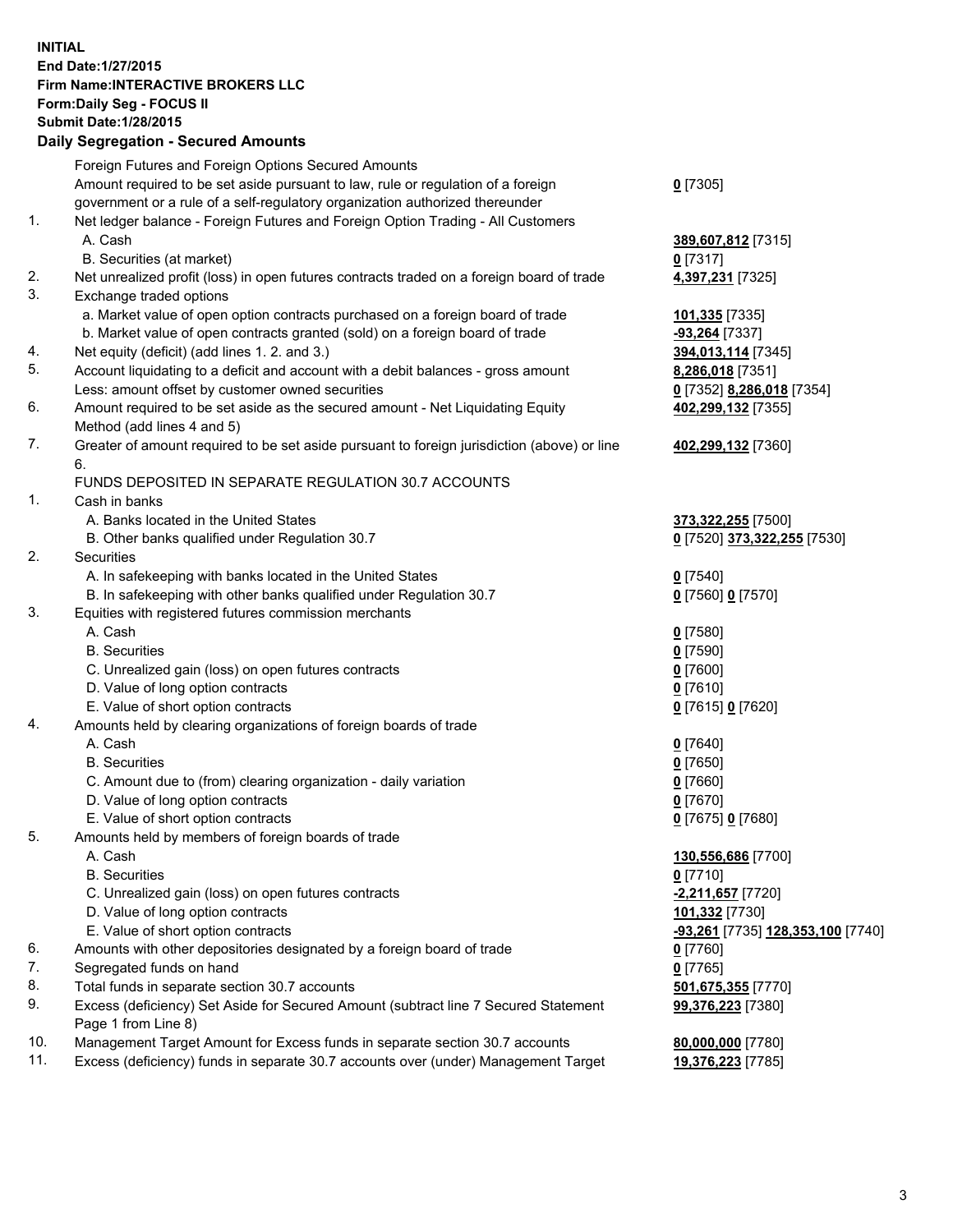**INITIAL End Date:1/27/2015 Firm Name:INTERACTIVE BROKERS LLC Form:Daily Seg - FOCUS II Submit Date:1/28/2015 Daily Segregation - Segregation Statement** SEGREGATION REQUIREMENTS(Section 4d(2) of the CEAct) 1. Net ledger balance A. Cash **2,366,023,478** [7010] B. Securities (at market) **0** [7020] 2. Net unrealized profit (loss) in open futures contracts traded on a contract market **89,321,692** [7030] 3. Exchange traded options A. Add market value of open option contracts purchased on a contract market **118,057,060** [7032] B. Deduct market value of open option contracts granted (sold) on a contract market **-201,103,105** [7033] 4. Net equity (deficit) (add lines 1, 2 and 3) **2,372,299,125** [7040] 5. Accounts liquidating to a deficit and accounts with debit balances - gross amount **4,623,023** [7045] Less: amount offset by customer securities **0** [7047] **4,623,023** [7050] 6. Amount required to be segregated (add lines 4 and 5) **2,376,922,148** [7060] FUNDS IN SEGREGATED ACCOUNTS 7. Deposited in segregated funds bank accounts A. Cash **460,792,419** [7070] B. Securities representing investments of customers' funds (at market) **1,223,111,915** [7080] C. Securities held for particular customers or option customers in lieu of cash (at market) **0** [7090] 8. Margins on deposit with derivatives clearing organizations of contract markets A. Cash **18,643,191** [7100] B. Securities representing investments of customers' funds (at market) **105,092,745** [7110] C. Securities held for particular customers or option customers in lieu of cash (at market) **0** [7120] 9. Net settlement from (to) derivatives clearing organizations of contract markets **-1,578,703** [7130] 10. Exchange traded options A. Value of open long option contracts **1,319,690** [7132] B. Value of open short option contracts **-11,978,801** [7133] 11. Net equities with other FCMs A. Net liquidating equity **-57,690,079** [7140] B. Securities representing investments of customers' funds (at market) **840,414,291** [7160] C. Securities held for particular customers or option customers in lieu of cash (at market) **0** [7170] 12. Segregated funds on hand **0** [7150] 13. Total amount in segregation (add lines 7 through 12) **2,578,126,668** [7180] 14. Excess (deficiency) funds in segregation (subtract line 6 from line 13) **201,204,520** [7190] 15. Management Target Amount for Excess funds in segregation **155,000,000** [7194]

16. Excess (deficiency) funds in segregation over (under) Management Target Amount Excess

**46,204,520** [7198]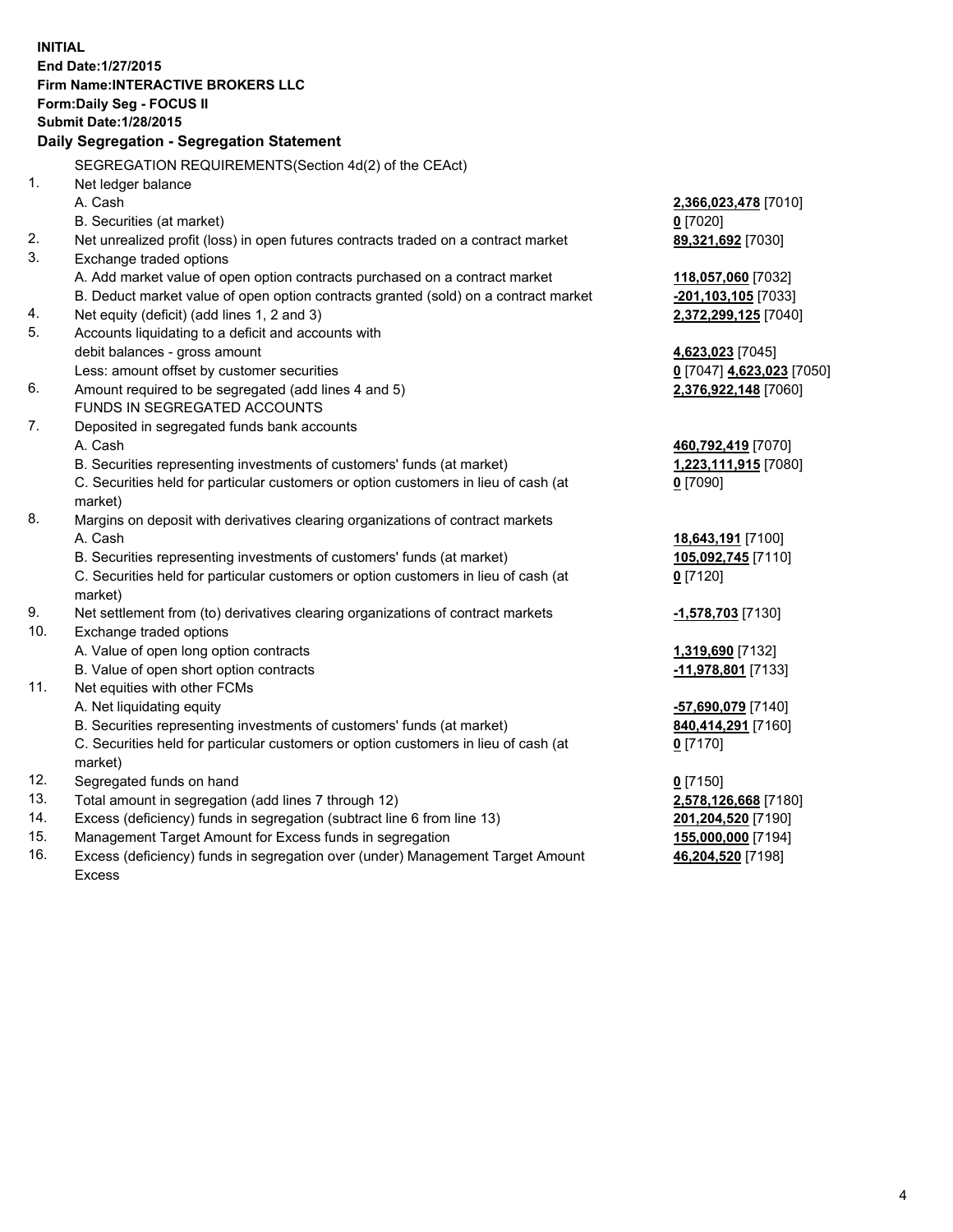## **INITIAL End Date:1/27/2015 Firm Name:INTERACTIVE BROKERS LLC Form:Daily Seg - FOCUS II Submit Date:1/28/2015 Daily Segregation - Supplemental**

| $\blacksquare$           | Total gross margin deficiencies - Segregated Funds Origin                              | 87,163 [9100] |
|--------------------------|----------------------------------------------------------------------------------------|---------------|
| $\blacksquare$           | Total gross margin deficiencies - Secured Funds Origin                                 | 14,680 [9101] |
| $\blacksquare$           | Total gross margin deficiencies - Cleared Swaps Customer Collateral Funds Origin       | $0$ [9102]    |
| $\blacksquare$           | Total gross margin deficiencies - Noncustomer and Proprietary Accounts Origin          | $0$ [9103]    |
| $\blacksquare$           | Total number of accounts contributing to total gross margin deficiencies - Segregated  | 6 [9104]      |
|                          | Funds Origin                                                                           |               |
| $\overline{\phantom{a}}$ | Total number of accounts contributing to total gross margin deficiencies - Secured     | $2$ [9105]    |
|                          | Funds Origin                                                                           |               |
|                          | Total number of accounts contributing to the total gross margin deficiencies - Cleared | $0$ [9106]    |
|                          | Swaps Customer Collateral Funds Origin                                                 |               |
| ۰                        | Total number of accounts contributing to the total gross margin deficiencies -         | $0$ [9107]    |
|                          | Noncustomer and Proprietary Accounts Origin                                            |               |
| $\overline{\phantom{a}}$ | Upload a copy of the firm's daily margin report the FCM uses to issue margin calls     |               |
|                          | which corresponds with the reporting date.                                             |               |
|                          |                                                                                        |               |

01.27.2015 Commodity Margin Deficiency Report V01.xls